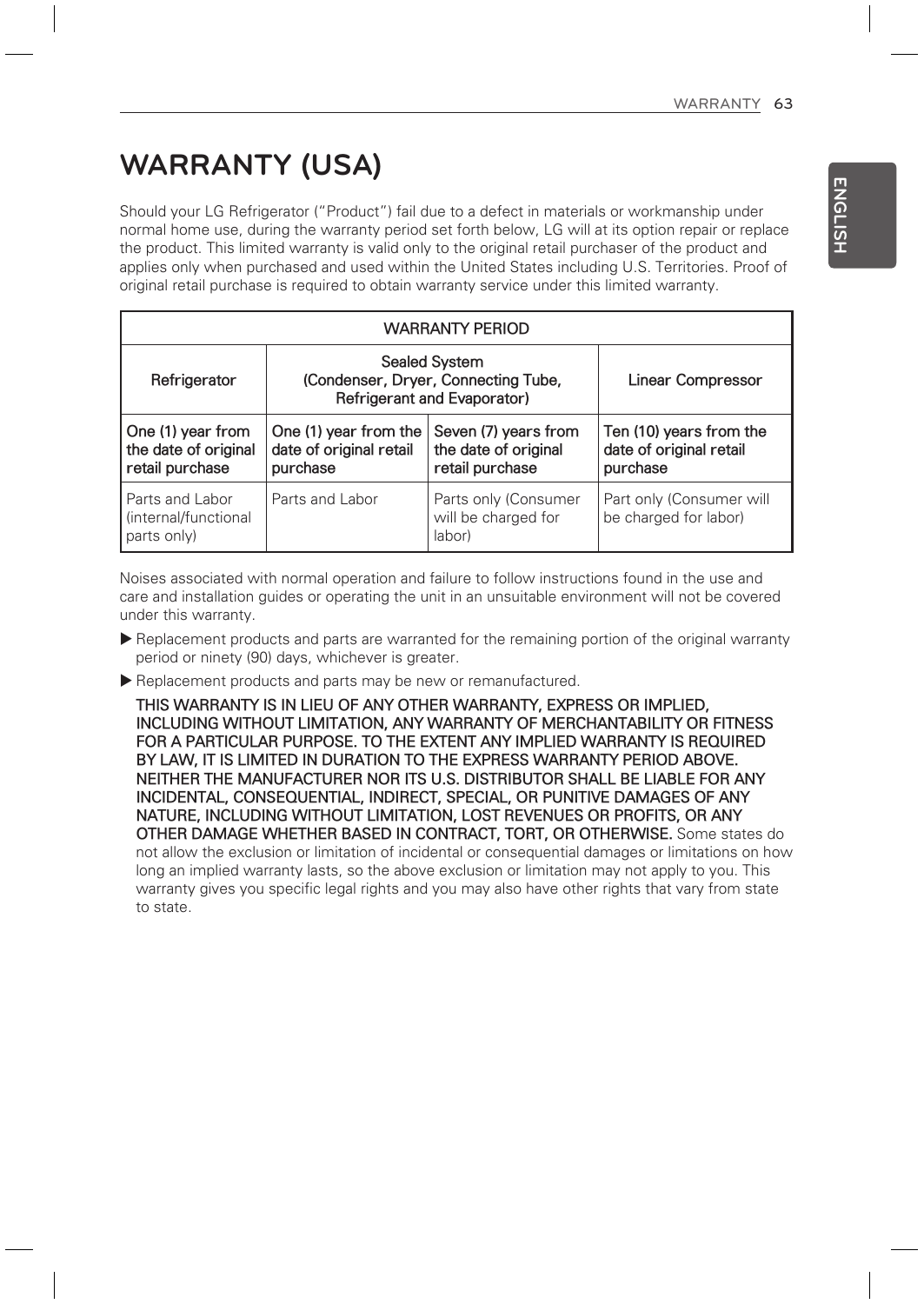## **THIS LIMITED WARRANTY DOES NOT COVER:**

- 1. Service trips to deliver, pick up, install, or repair the product; instruct the customer on operation of the product; repair or replace fuses or correct wiring or plumbing, or correction of unauthorized repairs/installation.
- 2. Failure of product to perform during power failures and interruptions or inadequate electrical service.
- 3. Damage caused by leaky or broken water pipes, frozen water pipes, restricted drain lines, inadequate or interrupted water supply or inadequate supply of air.
- 4. Damage resulting from operating the product in a corrosive atmosphere or contrary to the instructions outlined in the product owner's manual.
- 5. Damage to the product caused by accidents, pests and vermin, lightning, wind, fire, floods, or acts of God.
- 6. Damage resulting from misuse, abuse, improper installation, repair, or maintenance. Improper repair includes use of parts not approved or specified by LG.
- 7. Damage or failure caused by unauthorized modification or alteration, or if it is used for other than the intended purpose, or any water leakage where the unit was not properly installed.
- 8. Damage or failure caused by incorrect electrical current, voltage, or plumbing codes, commercial or industrial use, or use of accessories, components, or consumable cleaning products that are not approved by LG.
- 9. Damage caused by transportation and handling, including scratches, dents, chips, and/or other damage to the finish of your product, unless such damage results from defects in materials or workmanship and is reported within one (1) week of delivery (Call: 1-800-243-0000).
- 10. Damage or missing items to any display, open box, discounted, or refurbished product.
- 11. Products with original serial numbers that have been removed, altered, or can not be readily determined. Model and Serial numbers, along with original retail sales receipt, are required for warranty validation.
- 12. Increases in utility costs and additional utility expenses.
- 13. Replacement of light bulbs, filters, or any consumable parts.
- 14. Repairs when your product is used in other than normal and usual household use (e.g. commercial use, offices, and recreational facilities) or contrary to the instructions outlined in the product owner's manual.
- 15. Costs associated with removal of your product from your home for repairs.
- 16. The removal and reinstallation of the product if it is installed in an inaccessible location or is not installed in accordance with published installation instructions, including LG's owner's and installation manuals.
- 17. Shelves, door bins, drawers, handles, accessories, and other parts besides those that were originally included with this particular model.
- 18. Service trips to your home to teach you how to use the product.
- 19. Replacement of the water filter cartridge due to water pressure that is outside the specified operating range or due to excessive sediment in the water supply.

### **The cost of repair or replacement under these excluded circumstances shall be borne by the consumer.**

### **For complete warranty details and customer assistance, please call or visit our website:**

Call 1-800-243-0000 (24 hours a day, 365 days a year) and select the appropriate option from the menu, or visit our website at **http://www.lg.com** Or by mail: LG Customer Information Center: P. O. Box 240007, 201 James Record Road Huntsville, Alabama 35813 ATTN: CIC

| Write your warranty information below:                                                                                                                                                                                         |  |  |  |  |
|--------------------------------------------------------------------------------------------------------------------------------------------------------------------------------------------------------------------------------|--|--|--|--|
| Product Registration Information: Network and the control of the control of the control of the control of the control of the control of the control of the control of the control of the control of the control of the control |  |  |  |  |
|                                                                                                                                                                                                                                |  |  |  |  |
| Serial Number: And Allen Contract Contract Contract Contract Contract Contract Contract Contract Contract Contract Contract Contract Contract Contract Contract Contract Contract Contract Contract Contract Contract Contract |  |  |  |  |
| Date of Purchase: <u>_____________________</u>                                                                                                                                                                                 |  |  |  |  |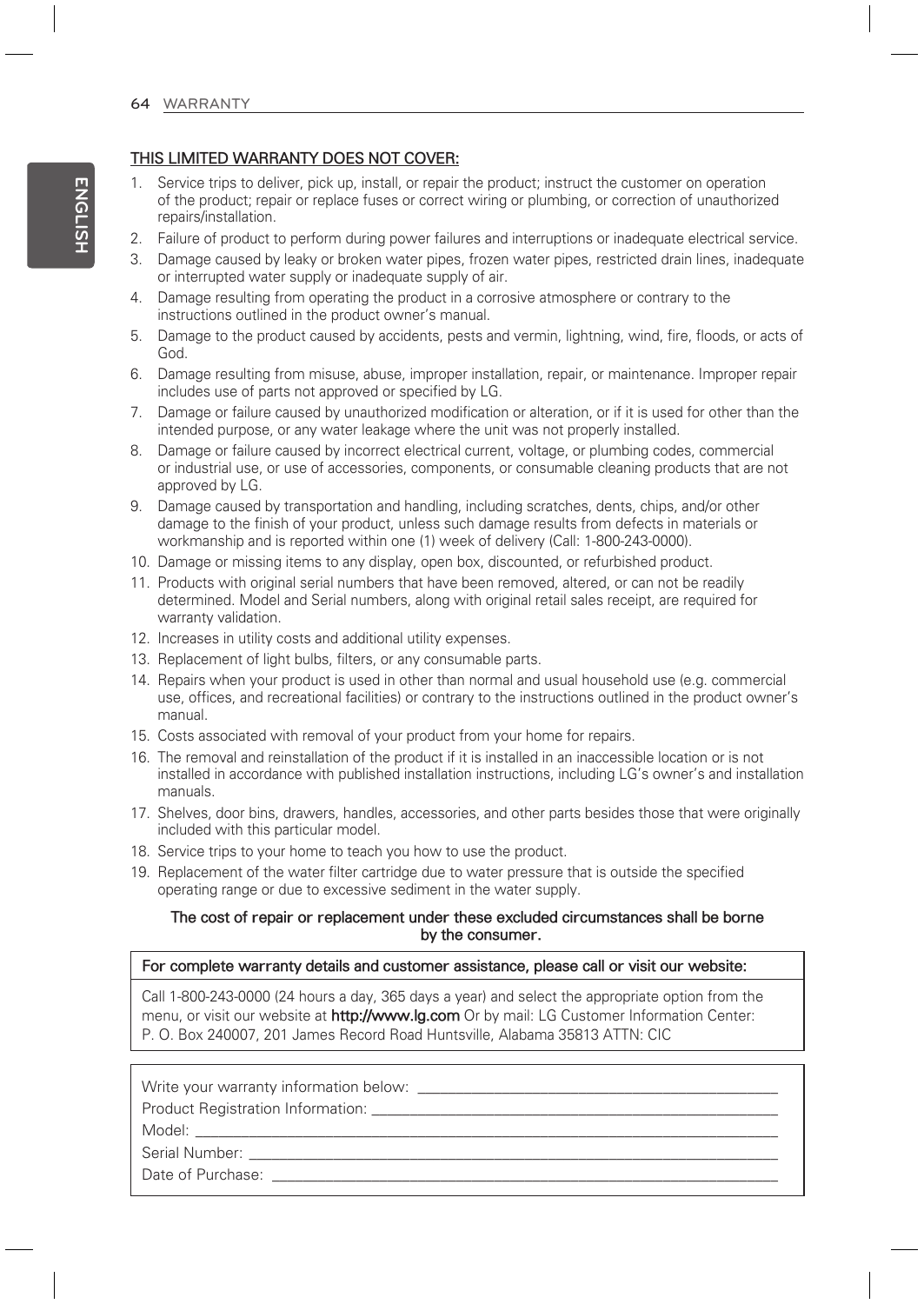## **WARRANTY (Canada)**

WARRANTY: Should your LG Refrigerator ("Product") fail due to a defect in material or workmanship under normal home use during the warranty period set forth below, LG Canada will at its option repair or replace the Product upon receipt of proof of original retail purchase. This warranty is valid only to the original retail purchaser of the product and applies only to a Product distributed in Canada by LG Canada or an authorized Canadian distributor thereof. The warranty only applies to Products located and used within Canada.

| <b>WARRANTY PERIOD:</b> (Note: If the original date of purchase can not be verified,<br>the warranty will begin sixty (60) days from the date of manufacture) |                                                                                            |                                                                 |                                                                |  |  |
|---------------------------------------------------------------------------------------------------------------------------------------------------------------|--------------------------------------------------------------------------------------------|-----------------------------------------------------------------|----------------------------------------------------------------|--|--|
| Refrigerator/<br>Freezer                                                                                                                                      | <b>Sealed System</b><br>(Condenser, Dryer, Connecting Tube,<br>Refrigerant and Evaporator) |                                                                 | Linear Compressor                                              |  |  |
| One (1) year from<br>the date of original<br>retail purchase                                                                                                  | One (1) year from<br>the date of original<br>retail purchase                               | Seven (7) years from<br>the date of original<br>retail purchase | Ten (10) years from the<br>date of original retail<br>purchase |  |  |
| Parts and Labor<br>(internal/functional<br>parts only)                                                                                                        | Parts and Labor                                                                            | Parts only (Consumer<br>will be charged for<br>labor)           | Part only (Consumer will<br>be charged for labor)              |  |  |

Noises associated with normal operation and failure to follow instructions found in the use and care and installation guides or operating the unit in an unsuitable environment will not be covered under this warranty.

- Replacement products and parts are warranted for the remaining portion of the original warranty period or ninety (90) days, whichever is greater.
- Replacement products and parts may be new or remanufactured.
- ▶ LG Authorized Service Center warranties their repair work for thirty (30) days.

**LG CANADA'S SOLE LIABILITY IS LIMITED TO THE WARRANTY SET OUT ABOVE. EXCEPT AS EXPRESSLY PROVIDED ABOVE, LG CANADA MAKES NO AND HEREBY DISCLAIMS ALL OTHER WARRANTIES AND CONDITIONS RESPECTING THE PRODUCT, WHETHER EXPRESS OR IMPLIED, INCLUDING, BUT NOT LIMITED TO, ANY IMPLIED WARRANTY OR CONDITION OF MERCHANTABILITY OR FITNESS FOR A PARTICULAR PURPOSE, AND NO REPRESENTATIONS SHALL BE BINDING ON LG CANADA. LG CANADA DOES NOT AUTHORIZE ANY PERSON TO CREATE OR ASSUME FOR IT ANY OTHER WARRANTY OBLIGATION OR LIABILITY IN CONNECTION WITH THE PRODUCT. TO THE EXTENT THAT ANY WARRANTY OR CONDITION IS IMPLIED BY LAW, IT IS LIMITED TO THE EXPRESS WARRANTY PERIOD ABOVE. LG CANADA, THE MANUFACTURER OR DISTRIBUTOR SHALL NOT BE LIABLE FOR ANY INCIDENTAL, CONSEQUENTIAL, SPECIAL, DIRECT OR INDIRECT DAMAGES, LOSS OF GOODWILL, LOST PROFITS, PUNITIVE OR EXEMPLARY DAMAGES OR ANY OTHER DAMAGE, WHETHER ARISING DIRECTLY OR INDIRECTLY FROM ANY CONTRACTUAL BREACH, FUNDAMENTAL OR OTHERWISE, OR FROM ANY ACTS OR OMISSIONS, TORT, OR OTHERWISE.** This warranty gives you specific legal rights. You may have other rights which may vary from province to province depending on applicable provincial laws. Any term of this warranty that negates or varies any implied condition or warranty under provincial law is severable where it conflicts with provincial law without affecting the remainder of this warranty's terms.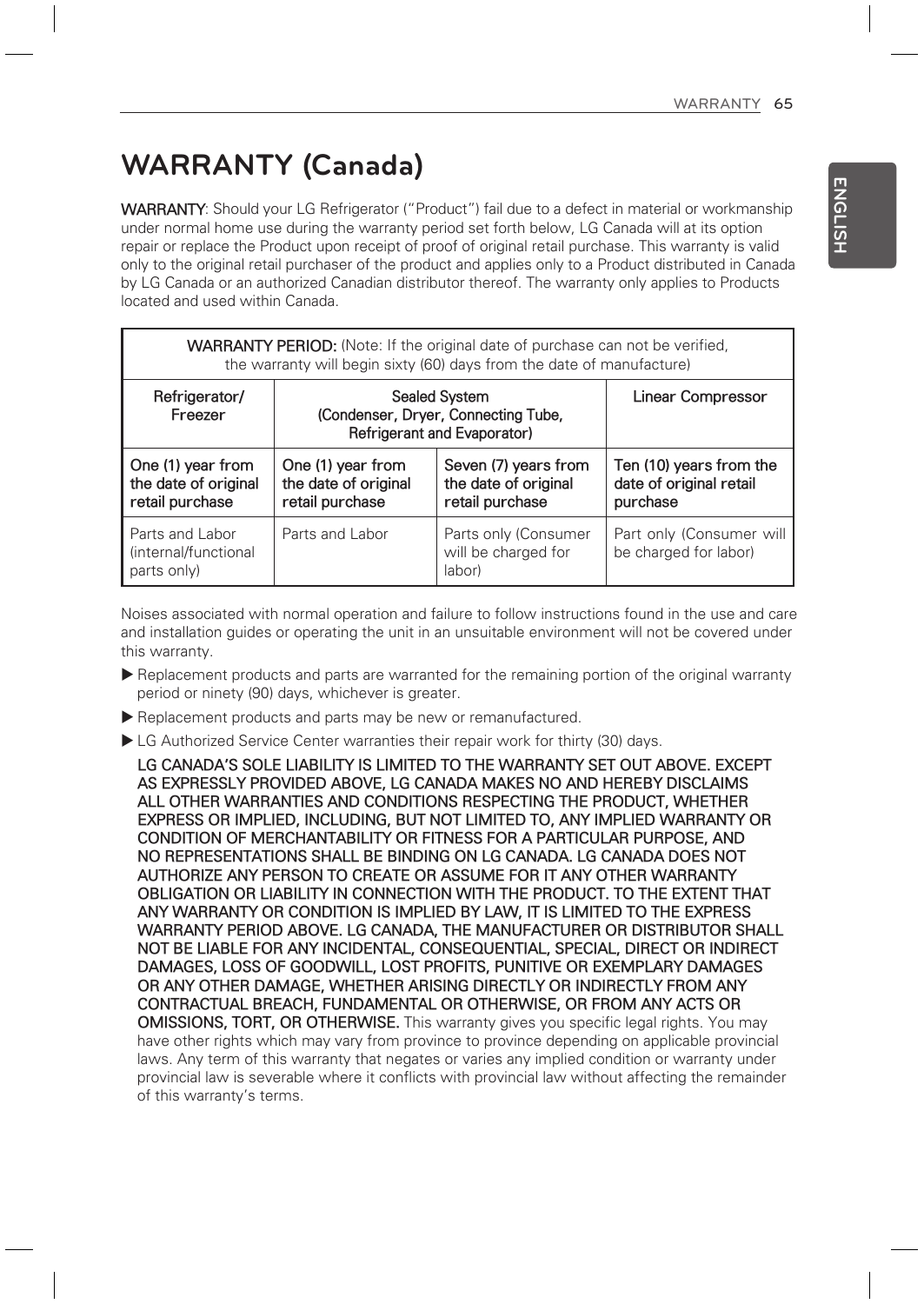## **THIS LIMITED WARRANTY DOES NOT COVER:**

- 1. Service trips to deliver, pick up, or install the product; instructing a customer on operation of the product; repair or replacement of fuses or correction of wiring or plumbing, or correction of unauthorized repairs/installation.
- 2. Failure of the product to perform during power failures and interruptions or inadequate electrical service.
- 3. Damage caused by leaky or broken water pipes, frozen water pipes, restricted drain lines, inadequate or interrupted water supply or inadequate supply of air.
- 4. Damage resulting from operating the Product in a corrosive atmosphere or contrary to the instructions outlined in the Product owner's manual.
- 5. Damage to the Product caused by accidents, pests and vermin, lightning, wind, fire, floods, or acts of God.
- 6. Damage resulting from the misuse, abuse, improper installation, repair, or maintenance of the Product. Improper repair includes use of parts not approved or specified by LG Canada.
- 7. Damage or product failure caused by unauthorized modification or alteration, or use for other than its intended purpose, or resulting from any water leakage due to improper installation.
- 8. Damage or Product failure caused by incorrect electrical current, voltage, or plumbing codes, commercial or industrial use, or use of accessories, components, or cleaning products that are not approved by LG Canada.
- 9. Damage caused by transportation and handling, including scratches, dents, chips, and/or other damage to the finish of your product, unless such damage results from defects in materials or workmanship and is reported within one (1) week of delivery.
- 10. Damage or missing items to any display, open box, discounted, or refurbished Product.
- 11. Products with original serial numbers that have been removed, altered, or cannot be readily determined. Model and Serial numbers, along with original retail sales receipt, are required for warranty validation.
- 12. Increases in utility costs and additional utility expenses.
- 13. Replacement of light bulbs, filters, or any consumable parts.
- 14. Repairs when your Product is used in other than normal and usual household use (including, without limitation, commercial use, in offices or recreational facilities) or contrary to the instructions outlined in the Product owner's manual.
- 15. Costs associated with removal of the Product from your home for repairs.
- 16. The removal and reinstallation of the Product if it is installed in an inaccessible location or is not installed in accordance with published installation instructions, including the Product owner's and installation manuals.
- 17. Shelves, door bins, drawers, handles, and accessories to the Product. Also excluded are parts besides those that were originally included with the Product.
- 18. Service trips to your home to teach you how to use the product.
- 19. Replacement of the water filter cartridge due to water pressure that is outside the specified operating range or due to excessive sediment in the water supply.

### **All costs associated with the above excluded circumstances shall be borne by the consumer.**

#### **For complete warranty details and customer assistance, please call or visit our website:**

Call 1-888-542-2623 (24 hours a day, 365 days a year) and select the appropriate option from the menu, or visit our website at **http://www.lg.com**

Write your warranty information below: \_\_\_\_\_\_\_\_\_\_\_\_\_\_\_\_\_\_\_\_\_\_\_\_\_\_\_\_\_\_\_\_\_\_\_\_\_\_\_\_\_\_\_\_\_\_\_\_\_

Product Registration Information: \_\_\_\_\_\_\_\_\_\_\_\_\_\_\_\_\_\_\_\_\_\_\_\_\_\_\_\_\_\_\_\_\_\_\_\_\_\_\_\_\_\_\_\_\_\_\_\_\_\_\_\_\_\_\_

Model: \_\_\_\_\_\_\_\_\_\_\_\_\_\_\_\_\_\_\_\_\_\_\_\_\_\_\_\_\_\_\_\_\_\_\_\_\_\_\_\_\_\_\_\_\_\_\_\_\_\_\_\_\_\_\_\_\_\_\_\_\_\_\_\_\_\_\_\_\_\_\_\_\_\_\_\_\_\_

Serial Number:

Date of Purchase: